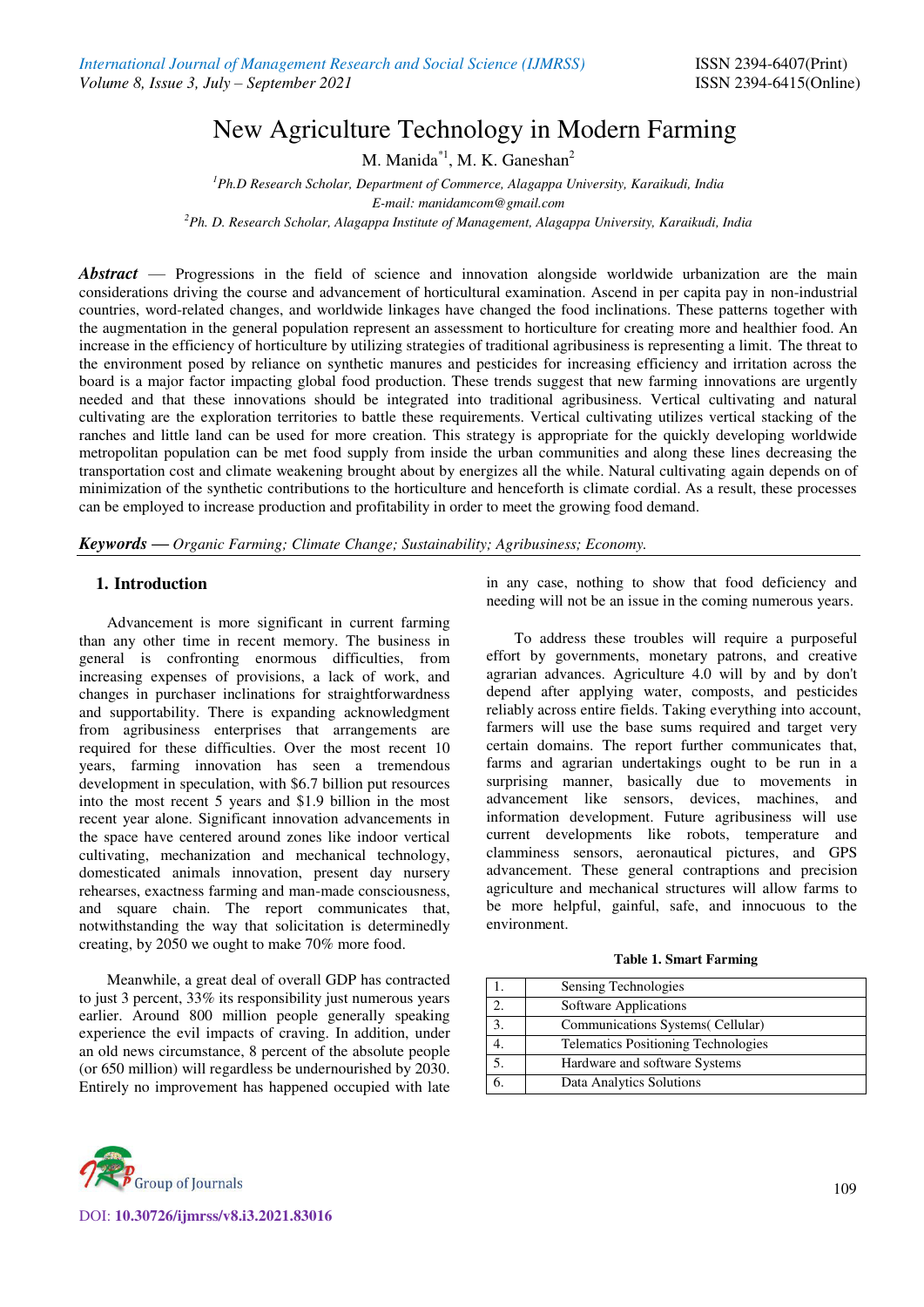# **2. Objectives of the Study**

- To study on recent trends in agriculture technology.
- To examine the recent trends in performance of agricultural growth technology

# **3. Recent Trends in Agricultural Growth Technology**

## **3.1 Indoor Vertical Farming**

Indoor vertical cultivating can expand crop yields, defeat restricted land territory, and even lessen cultivating effect on the climate by chopping down distance went in the production network. Indoor vertical cultivating can be characterized as the act of developing, that produce stacked one over another in a shut and controlled climate. By utilizing developing racks mounted vertically, it essentially diminishes the measure of land space expected to develop plants contrasted with customary cultivating strategies. This kind of developing is regularly connected with city and metropolitan cultivating in view of its capacity to flourish in restricted space. Vertical ranches are one of a kind in that a few arrangements don't need soil for plants to develop. Most are either aquaculture, where vegetables are filled in a supplement thick bowl of water, or aerologic, where the plant roots are deliberately showered with water and supplements. In lieu of normal daylight, fake develop lights are utilized. From maintainable metropolitan development to boosting crop yield with diminished work costs, the benefits of indoor vertical cultivating are clear.

Vertical cultivating can handle factors like light, stickiness, and water to accurately gauge all year, expanding food creation with solid harvests. The decreased water and energy utilization improves energy preservation vertical homesteads utilize around 70% less water than conventional ranches. Work is moreover essentially lessened by using robots to manage harvesting, planting, and coordination's, handling the test farms face from the current work insufficiency in the agriculture business. Vertical cultivating has been a sci-fi subject as far back as the 1950s and maybe further and now it's experimentally feasible as well as will be monetarily practical inside the decade. Vertical ranch innovation vertical cultivating a segment of metropolitan horticulture is the act of creating food in vertically stacked layers. This offers numerous favourable circumstances. Maybe the most evident is the capacity to develop inside metropolitan conditions and in this manner have fresher nourishments accessible quicker and at lower costs. Nonetheless, vertical cultivating will not be restricted to simply metropolitan conditions like at first anticipated. Ranchers on the whole zones can utilize it to utilize accessible land and to develop crops that wouldn't regularly be suitable in those areas.

#### **3.2 Farm Automation**

Ranch mechanization, frequently connected with "shrewd cultivating", is innovation that makes cultivates more proficient and computerizes the harvest or animals creation cycle. An expanding number of organizations are dealing with mechanical technology advancement to create drones, self-ruling farm haulers, automated collectors, programmed watering, and cultivating robots. Albeit these advances are genuinely new, the business has seen an expanding number of customary horticulture organizations receive ranch robotization into their cycles.

New headways in advancements going from mechanical technology and robots to PC vision programming have totally changed present day agribusiness. The essential objective of ranch robotization innovation is to cover simpler, commonplace assignments. Some significant innovations that are most generally being used by ranches include: gather mechanization, independent farm haulers, cultivating and weeding, and drones. Ranch mechanization innovation tends to significant issues like a rising worldwide populace, ranch work deficiencies, and changing customer inclinations. The advantages of mechanizing customary cultivating measures are fantastic by handling issues from shopper inclinations, work deficiencies, and the ecological impression of cultivating.

# **3.3 Livestock Farming Technology**

The customary animals industry is an area that is broadly ignored and under-overhauled, despite the fact that it is seemingly the most fundamental. Domesticated animals give truly necessary inexhaustible, common assets that we depend on consistently. Animals the executives has generally been known as maintaining the matter of poultry ranches, dairy ranches, cows farms, or other animals related agribusinesses. Domesticated animal's supervisors should keep precise monetary records, direct specialists, and guarantee appropriate consideration and taking care of creatures. Notwithstanding, late patterns have demonstrated that innovation is reforming the universe of domesticated animals the executives. New advancements in the previous 8-10 years have made immense upgrades to the business that makes following and overseeing animals a lot simpler and information driven. This innovation can come as wholesome advances, hereditary qualities, computerized innovation, and the sky is the limit from there.

Animal's innovation can upgrade or improve the profitability limit, government assistance, or the executives of creatures and domesticated animals. Animals' innovation can upgrade or improve the efficiency limit, government assistance, or the board of creatures and animals. The idea of the 'associated cow' is a consequence

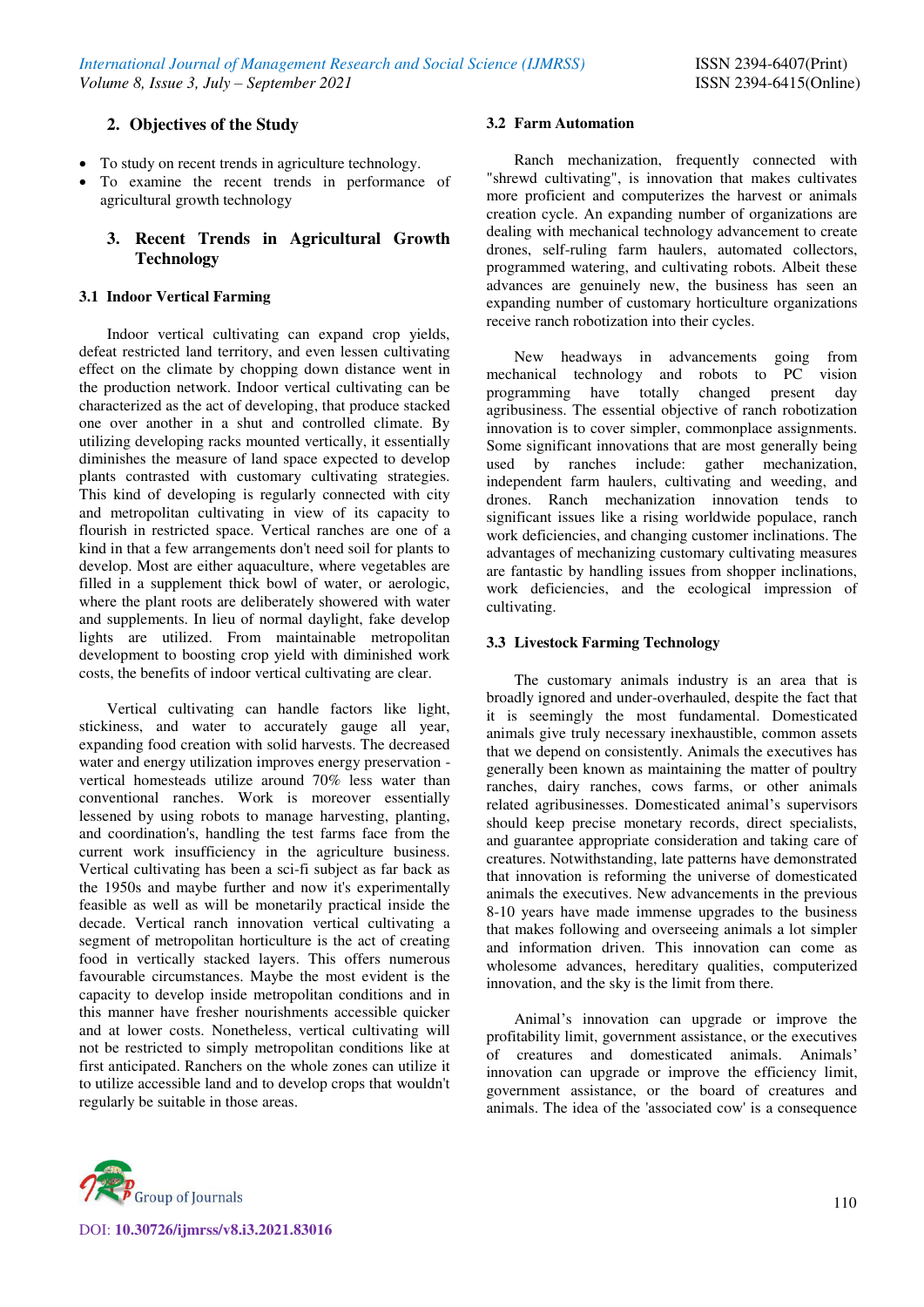of increasingly more dairy groups being fitted with sensors to screen wellbeing and increment profitability. Putting singular wearable sensors on dairy cattle can monitor every day movement and wellbeing related issues while giving information driven bits of knowledge to the whole crowd. This information created is additionally being transformed into significant, noteworthy bits of knowledge where makers can look rapidly and effectively to settle on snappy administration choices.

Creature genomics can be characterized as the investigation of taking a gander at the whole quality scene of a living creature and how they collaborate with one another to impact the creature's development and advancement. Genomics help animals makers comprehend the hereditary danger of their crowds and decide the future benefit of their animals. By being vital with creature determination and reproducing choices, dairy cattle genomics permits makers to upgrade productivity and yields of animals' crowds. Sensor and information advances have colossal advantages for the current animals industry. It can improve the efficiency and government assistance of domesticated animals by distinguishing wiped out creatures and astutely perceiving opportunity to get better. PC vision permits us to have a wide range of fair information that will get summed up into significant, noteworthy experiences. Information driven dynamic prompts better, more proficient and opportune choices that will propel the profitability of domesticated animals crowds.

# **3.4 Modern Greenhouses**

In late many years, the Greenhouse business has been changing from limited scope offices utilized principally for exploration and tasteful purposes (i.e., botanic nurseries) to altogether more enormous scope offices that contend straightforwardly with land-based traditional food creation. Consolidated, the whole worldwide nursery market as of now delivers almost US \$350 billion in vegetables yearly, of which U.S. creation includes short of what one percent.

These days, in enormous part because of the gigantic ongoing upgrades in developing innovation, the business is seeing a blooming like no time previously. Nurseries today are progressively arising that are enormous scope, capitalimplanted, and metropolitan focused.

The whole worldwide nursery market presently creates almost US \$350 billion in vegetables every year. As the market has developed drastically, it has additionally experienced clear patterns as of late. Present day nurseries are turning out to be progressively tech-substantial, utilizing LED lights and computerized control frameworks to consummately tailor the developing climate. Effective nursery organizations are scaling altogether and found their developing offices close to metropolitan centre points to profit by the consistently expanding interest for neighbourhood food, regardless of the period. To achieve these accomplishments, the nursery business is additionally getting progressively capital-imbued, utilizing adventure subsidizing and different sources to work out the foundation important to contend in the current market.

# **3.5 Precision Agriculture**

Agribusiness is going through advancement innovation is turning into a fundamental piece of each business ranch. New exactness horticulture organizations are creating advancements that permit ranchers to augment yields by controlling each factor of harvest cultivating, for example, dampness levels, bother pressure, soil conditions, and miniature environments. By giving more exact procedures to planting and developing harvests, exactness agribusiness empowers ranchers to build proficiency and oversee costs. Accuracy agribusiness organizations have discovered a gigantic chance to develop. The agribusiness market is expected to reach \$43.4 billion by 2025 (Grand View Research Incorporation). The arising new age of ranchers is pulled in to quicker, more adaptable new businesses that methodically amplify crop yields.

# **3.6 Blockchain**

Blockchain's capacity of following possession records and alter opposition can be utilized to tackle dire issues like food misrepresentation, wellbeing reviews, inventory network shortcoming and food detestability in the current food framework. Blockchain's remarkable decentralized construction guarantees confirmed items and practices to make a business opportunity for premium items with straightforwardness. Food discernibility has been at the focal point of ongoing sanitation conversations, especially with new headways in blockchain applications. Because of the idea of short-lived food, the food business at entire is incredibly powerless against committing errors that would eventually influence human lives. When food borne sicknesses undermine general wellbeing, the initial step to main driver investigation is to find the wellspring of pollution and there is no capacity to bear vulnerability. Blockchain can be utilized to settle critical issues like food extortion, wellbeing reviews, store network failure and food discernibility in the current food framework. Thusly, recognisability is basic for the food production network. The current correspondence structure inside the food biological system makes recognisability a tedious errand since some elaborate gatherings are as yet following data on paper. The design of blockchain guarantees that every player along the food esteem chain would produce and safely share information focuses to make a responsible and recognizable framework. Huge information focuses with

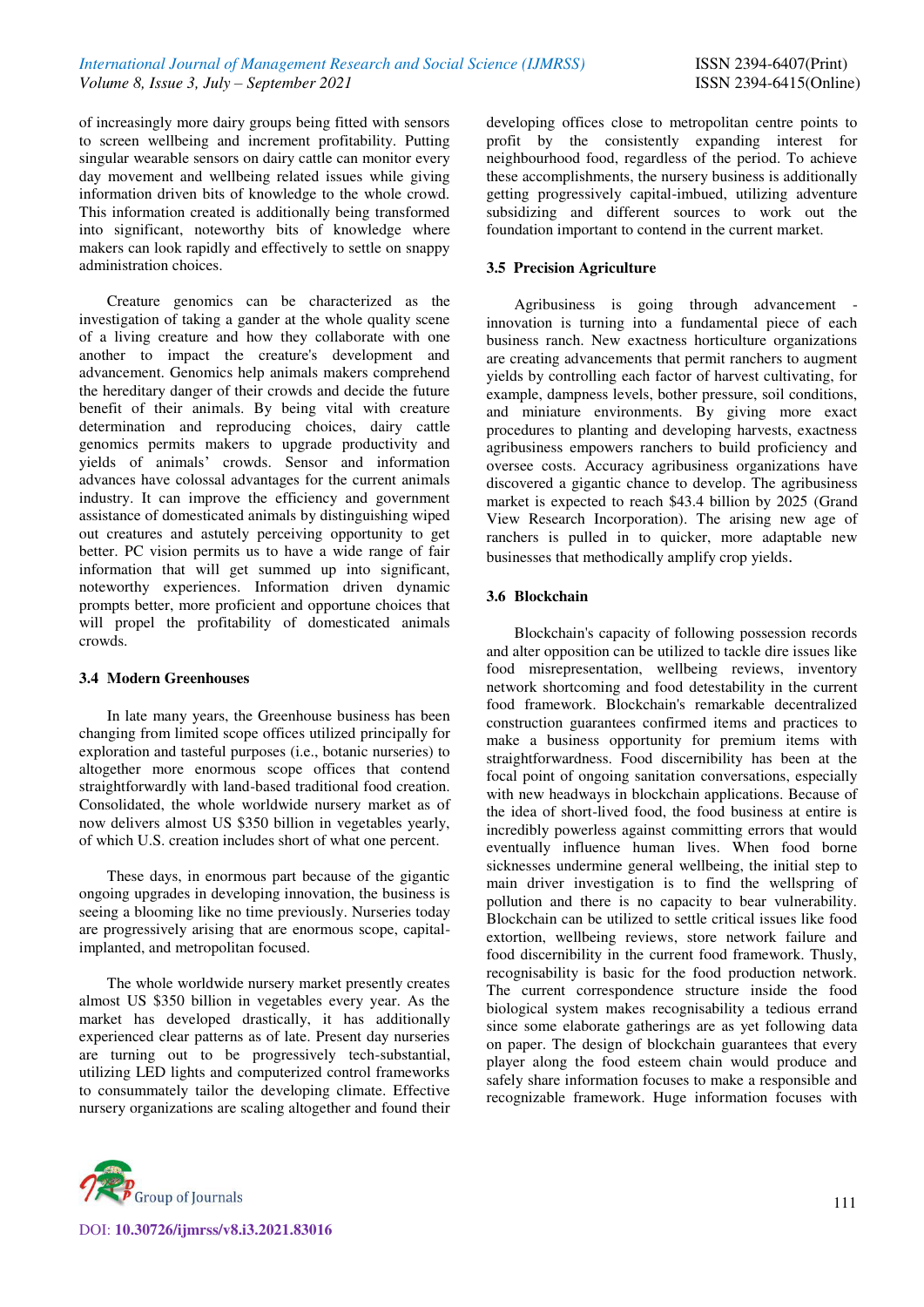marks that explain possession can be recorded immediately with no change. Thus, the record of a food thing's excursion, from homestead to table, is accessible to screen progressively.

The utilization instances of blockchain in food go past guaranteeing food handling. It likewise enhances the current market by building up a record in the organization and adjusting market estimating. The customary value system for purchasing and selling depends on decisions of the elaborate players, instead of the data given by the whole worth chain. Offering admittance to information would make an all encompassing image of the market interest. The blockchain application for exchanges may upset customary item exchanging and supporting too. Blockchain empowers checked exchanges to be safely imparted to each major part in the food store network, making a commercial centre with monstrous straightforwardness.

# **3.7 Artificial Intelligence**

The ascent of computerized agribusiness and its connected advancements has opened an abundance of new information openings. Distant sensors, satellites, and UAVs can accumulate data 24 hours out of every day over a whole field. These can screen plant wellbeing, soil condition, temperature, moistness, and so on. The amount of data these sensors can generate is staggering, and the meaning of the figures is obscured by the torrential flow of data. The idea is to enable ranchers to have a better understanding of the situation on the ground by utilising cutting-edge technology such as far-off detecting, which can reveal more about their situation than the naked eye can perceive. Furthermore, more precisely as well as more rapidly than seeing it strolling or passing through the fields.

Distant sensors empower calculations to decipher a field's current circumstance as measurable information that can be perceived and valuable to ranchers for dynamic. Calculations measure the information, adjusting and learning dependent on the information got. The more data sources and measurable data gathered, the better the calculation will be at foreseeing a scope of results. What's more, the point is that ranchers can utilize this man-made brainpower to accomplish their objective of a superior collect through settling on better choices in the field. Experts believe that 25 to 50 percent of farms are investing in precision farming, which involves using digital technology to improve agricultural processes in order to increase crop yields. Artificial intelligence, automation, and unique monitoring gadgets contained in waterproof enclosures are all aimed to help farmers with task like:

- Plant seeding and spacing
- Growth management
- Water disbursement
- Energy conservation
- Grafting and harvesting
- Plant packaging and preparation

Companies like Climate Corporation have urbanized digital agriculture tools complete with drones, cameras, and sensors to monitor the enlargement and health of crops in both small greenhouses as well as larger indoor amenities the size of small fields. The tracking device generates a range of reports on the environment, plant life, and general growth progress.

#### **3.8 Soil and Water Sensors**

Maybe the gear having the quickest impact is soil and water sensors. These sensors are strong, inconspicuous and moderately reasonable. Indeed, even family cultivates are thinking that it's reasonable to disperse them all through their territory, and they give various advantages. For example, these sensors can distinguish dampness and nitrogen levels, and the ranch can utilize this data to decide when to water and treat instead of depend on a foreordained timetable. That outcomes in more productive utilization of assets and consequently brought down expenses, however it likewise assists the homestead with being harmless to the ecosystem by preserving water, restricting disintegration and diminishing manure levels in nearby streams and lakes.

# **3.9 Weather Tracking**

In spite of the fact that we actually poke fun at our neighbourhood meteorologists, truly mechanized climate displaying is getting progressively refined. There are online climate benefits that emphasis only on horticulture, and ranchers can get to these administrations on committed installed and handheld homestead innovation yet in addition through versatile applications that sudden spike in demand for pretty much any buyer Smartphone. This innovation can give ranchers enough early notification of ice, hail and other climate that they can avoid potential risk to ensure the yields or if nothing else relieve misfortunes to a huge degree.

# **3.10 Satellite Imaging**

As far off satellite imaging has gotten more refined, it's took into account constant yield symbolism. This isn't simply bird's-eye-see depictions yet pictures in goals of 5 meter-pixels and significantly more prominent. Yield symbolism allows a rancher to look at crops as though the person were remaining there without really remaining there. In any event, looking into pictures consistently can save a homestead a lot of time and cash. Moreover, this

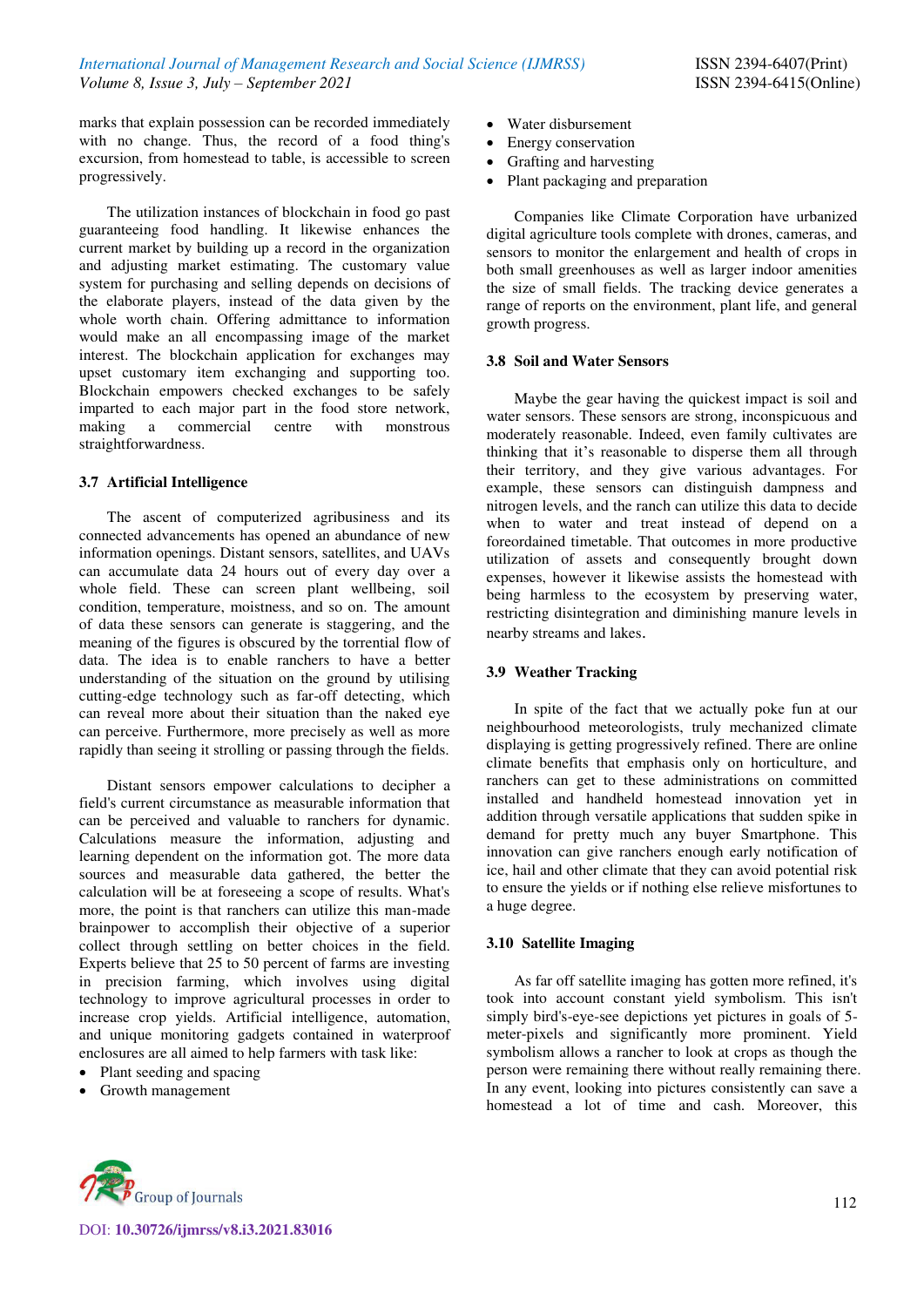innovation can be coordinated with yield, soil and water sensors so the ranchers can get notices alongside suitable satellite pictures when threat edges are met.

### **3.11 Pervasive Automation**

Inescapable mechanization is a buzz term in the farming innovation industry, and it can allude to any innovation that diminishes administrator responsibility. Models incorporate self-ruling vehicles constrained by mechanical technology or distantly through terminals and hyper exactness, for example, RTK route frameworks that make cultivating and preparation courses as ideal as could really be expected. Most cultivating gear as of now embraces the ISOBUS standard, and that puts on the incline of a cultivating reality where balers, consolidates, work vehicles and other cultivating hardware impart and even work in a fitting and-play way.

## **3.12 Minichromosomal Technology**

Maybe perhaps the most energizing approaches in agribusiness innovation is arriving in an extremely minuscule bundle. A minichromosome is a little design inside a cell that incorporates almost no hereditary material except for can, in layman's terms, hold a great deal of data. Utilizing minichromosomes, farming geneticists can add handfuls and maybe even many characteristics to a plant. These attributes can be very perplexing, like dry season resilience and nitrogen use. Notwithstanding, what is generally interesting about minichromosomal innovation is that a plant's unique chromosomes are not modified at all. Those outcomes in quicker administrative endorsement make quicker acknowledgment from shoppers.

#### **3.13 Rfid Technology**

The dirt and water sensors referenced before have set an establishment for discernibility. The business has just started to understand this foundation, yet it's coming to fruition rapidly. These sensors furnish data that can be related with cultivating yields. It might seem like sci-fi; however we're facing a daily reality such that a sack of potatoes can have a standardized tag that you can filter with your Smartphone to get to data about the dirt that yielded them. A future where ranches can showcase themselves and have faithful shoppers track their yields for buy isn't unrealistic.

# **4. Conclusion**

Accomplishing adequacy in food creation alongside the preservation of the climate are the significant destinations of the agribusiness by and by. The requirements in accomplishing this undertaking are: restricting area and water assets alongside the corruption of the ecological wellbeing because of unnecessary utilization of synthetic compounds for nourishment and vermin the executives in horticulture. Anthropogenic exercises for advancement have brought about additional debasement of climate and have prodded the pace of environmental change. Worldwide endeavours have been started for diminishing the impacts of environmental change on earth when all is said in done and farming specifically. These means ought to be praised with the developments underway methods utilized in agribusiness and furthermore logical usage of the native information which is demonstrated as more manageable.

The two unique procedures of horticulture expounded above can be coordinated in the current agribusiness framework without numerous aggravations and can be received on a worldwide scale. Vertical cultivating, which is a new idea in agribusiness, has incredible potential considering the falling area assets for farming due broad urbanization and expansion in per capita pay of the agricultural countries. The procedure however another idea for the agricultural country is of extraordinary guarantee and can effectively address the difficulty regarding amount, quality, and assortment. Natural cultivating then again is a notable idea in horticulture, however requires further investigation and reconciliation of logical information for consolidation in the standard agribusiness to take care of the developing requests. These two unique procedures, with discrete standards are promising roads for worldwide agribusiness and require further investigation in wording exploration and combination in standard for better climate and all around took care of world. In this, taking everything into account changing segment patterns and mechanical headways are conveying new advancements in the field of horticulture. These arising advancements are needed to be utilized reasonably to satisfy the developing needs from current agribusiness. Vertical cultivating and natural cultivating can be embraced as the suitable choices for the traditional farming to satisfy the changing needs and needs of humanity. Further, requirements in appropriation of such practices ought to be tended to and linkages among specialists and ranchers ought to be made for reasonable measures.

#### **References**

- [1] Alexandratos N, Bruinsma J "World Agriculture Towards 2030/2050: The 2012 Revision", ESA working paper No. 12-03. Rome, FAO; 2002.
- [2] Biao X, Wang X, Ding Z, et al, "Critical Impact Assessment of Organic Agriculture", J Agric Environ Ethics, 2003;16(3), PP. 297– 311.
- [3] FAO. Evaluating the potential contribution of organic agriculture to sustainability goals. Environment and Natural Resources Service. Sustainable Development Department. FAO's technical contribution to IFOAM's Scientific Conference, Argentina; 1998
- [4] Ganeshan M K, Vethirajan C (2021), "The Impact of Technology